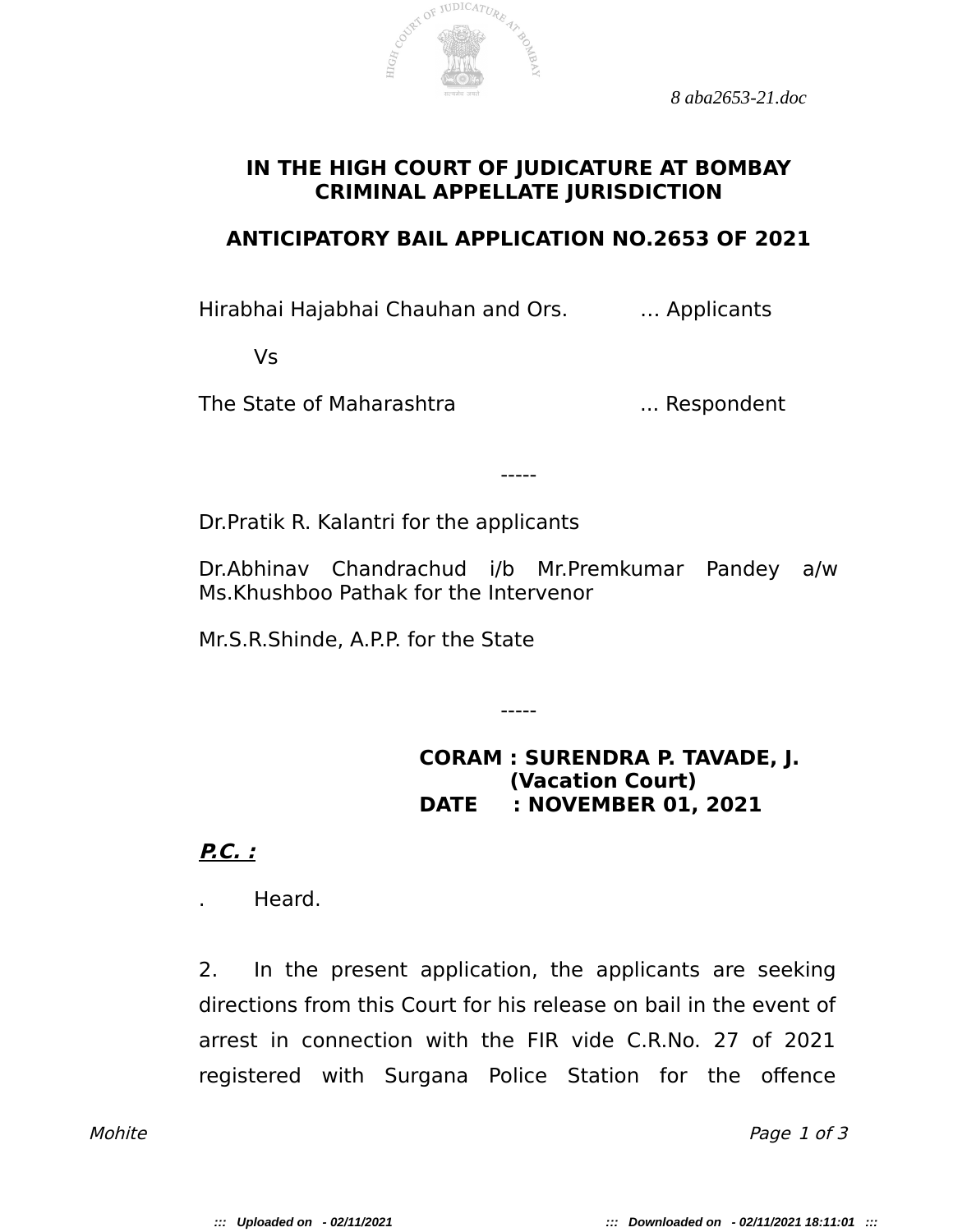

*8 aba2653-21.doc*

punishable u/s 406, 420, 467, 468, 471 r/w 34 of Indian Penal Code.

3. Perused the complaint fled by the Jugal Rajeshbhai Pengawala against the applicants wherein it is alleged that the applicants agreed to sell plot in Hira Farm and Resorts to complainant. In the said transaction, complainant paid Rs.1,51,00,000/- to the applicants. Details of cheques are mentioned in the complaint.

4. On the other hand, the learned A.P.P. for the State submits that investigation is at crucial stage. Amount is to be recovered at the instance of the applicants. Applicants fabricated the revenue record and pretended that they would give possession of plot to the complainant and others but the applicants have collected money from many persons under the pretext of providing agricultural plots to them but they have not done anything. Therefore, complaint was filed which was referred to investigation. During the course of investigation, it was revealed that applicants have cheated many persons. Therefore, investigation is handed over to Economic Ofences Wing, Nashik Rural.

5. The learned counsel for the complainant also submits that atleast three persons have filed affidavits in Trial Court during the pendency of anticipatory bail against the applicant wherein they claim that they have also been cheated by the

Mohite **Page 2 of 3**